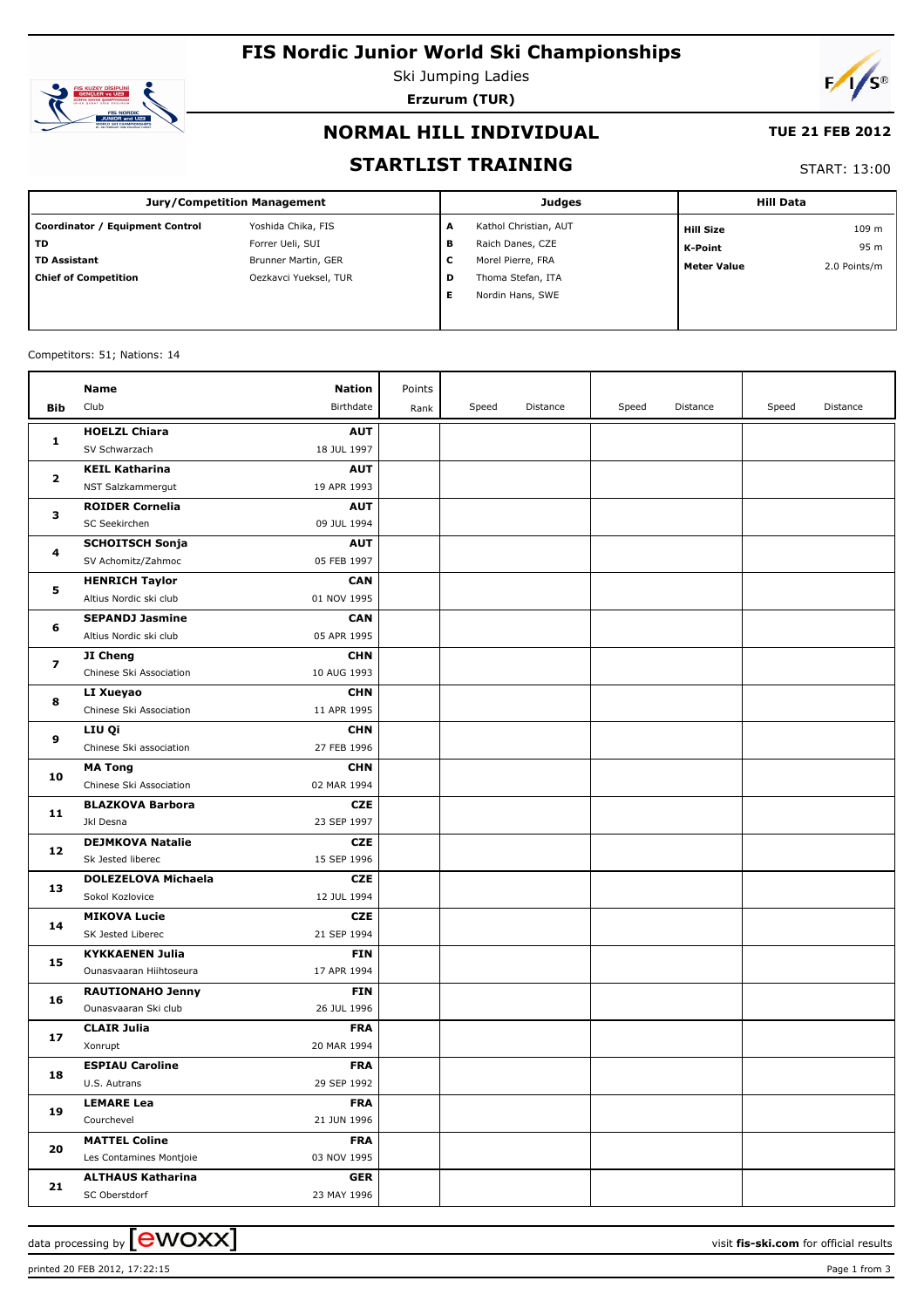# **FIS Nordic Junior World Ski Championships**



Ski Jumping Ladies **Erzurum (TUR)**



### **NORMAL HILL INDIVIDUAL**

#### **TUE 21 FEB 2012**

## **STARTLIST TRAINING**

START: 13:00

|            | Name                            | <b>Nation</b> | Points |       |          |       |          |       |          |
|------------|---------------------------------|---------------|--------|-------|----------|-------|----------|-------|----------|
| <b>Bib</b> | Club                            | Birthdate     | Rank   | Speed | Distance | Speed | Distance | Speed | Distance |
| 22         | <b>RUPPRECHT Anna</b>           | <b>GER</b>    |        |       |          |       |          |       |          |
|            | SC Degenfeld                    | 29 DEC 1996   |        |       |          |       |          |       |          |
| 23         | <b>STRAUB Ramona</b>            | <b>GER</b>    |        |       |          |       |          |       |          |
|            | SC Langenordnach                | 19 SEP 1993   |        |       |          |       |          |       |          |
| 24         | <b>VOGT Carina</b>              | <b>GER</b>    |        |       |          |       |          |       |          |
|            | SC Degenfeld                    | 05 FEB 1992   |        |       |          |       |          |       |          |
| 25         | <b>WUERTH Svenja</b>            | <b>GER</b>    |        |       |          |       |          |       |          |
|            | SV Baiersbronn                  | 20 AUG 1993   |        |       |          |       |          |       |          |
| 26         | <b>GIANMOENA Veronica</b>       | ITA           |        |       |          |       |          |       |          |
|            | Us Lavaze varena                | 25 OCT 1995   |        |       |          |       |          |       |          |
| 27         | <b>INSAM Evelyn</b>             | ITA           |        |       |          |       |          |       |          |
|            | G.S. FIAMME GIALLE              | 10 FEB 1994   |        |       |          |       |          |       |          |
| 28         | <b>MALSINER Manuela</b>         | ITA           |        |       |          |       |          |       |          |
|            | Ski Club gardena                | 15 DEC 1997   |        |       |          |       |          |       |          |
| 29         | <b>ITO Yuki</b>                 | <b>JPN</b>    |        |       |          |       |          |       |          |
|            | Shimokawa Syogyo High School    | 10 MAY 1994   |        |       |          |       |          |       |          |
| 30         | <b>IWABUCHI Kaori</b>           | <b>JPN</b>    |        |       |          |       |          |       |          |
|            | Iiyama High School              | 28 APR 1993   |        |       |          |       |          |       |          |
| 31         | <b>TAKANASHI Sara</b>           | <b>JPN</b>    |        |       |          |       |          |       |          |
|            | Kamikawa Junior High School     | 08 OCT 1996   |        |       |          |       |          |       |          |
| 32         | <b>TANAKA Atsuko</b>            | <b>JPN</b>    |        |       |          |       |          |       |          |
| 33         | Hokusho College                 | 25 JAN 1992   |        |       |          |       |          |       |          |
|            | YAMADA Yurina                   | <b>JPN</b>    |        |       |          |       |          |       |          |
|            | Otari Junior High School        | 12 JUL 1996   |        |       |          |       |          |       |          |
| 34         | <b>ENGER Gyda</b>               | <b>NOR</b>    |        |       |          |       |          |       |          |
|            | Hernes IL                       | 14 JAN 1993   |        |       |          |       |          |       |          |
| 35         | <b>HAGEMOEN Jenny Synnove</b>   | <b>NOR</b>    |        |       |          |       |          |       |          |
|            | Gausdal Skilag                  | 23 FEB 1993   |        |       |          |       |          |       |          |
| 36         | <b>LUNDBY Maren</b>             | <b>NOR</b>    |        |       |          |       |          |       |          |
|            | Kolbukameratene                 | 07 SEP 1994   |        |       |          |       |          |       |          |
| 37         | <b>ROESTAD Karoline</b>         | <b>NOR</b>    |        |       |          |       |          |       |          |
|            | Skogn Il                        | 12 JUN 1995   |        |       |          |       |          |       |          |
| 38         | <b>STEEN HANSEN Synne</b>       | <b>NOR</b>    |        |       |          |       |          |       |          |
|            | Pors IF                         | 01 JAN 1993   |        |       |          |       |          |       |          |
| 39         | <b>HARALAMBIE Dana Vasilica</b> | <b>ROU</b>    |        |       |          |       |          |       |          |
|            | ACS Sacele                      | 14 AUG 1997   |        |       |          |       |          |       |          |
| 40         | <b>KUSTOVA Alexandra</b>        | <b>RUS</b>    |        |       |          |       |          |       |          |
|            | Magadan                         | 26 AUG 1998   |        |       |          |       |          |       |          |
| 41         | <b>RASHITOVA Adelya</b>         | <b>RUS</b>    |        |       |          |       |          |       |          |
|            | Ufa                             | 03 MAY 1994   |        |       |          |       |          |       |          |
| 42         | <b>TIKHONOVA Sofya</b>          | <b>RUS</b>    |        |       |          |       |          |       |          |
|            | Sankt-Petersburg                | 16 NOV 1998   |        |       |          |       |          |       |          |
| 43         | <b>VESHCHIKOVA Anastasia</b>    | <b>RUS</b>    |        |       |          |       |          |       |          |
|            | Moscow SHVSM                    | 28 JUL 1995   |        |       |          |       |          |       |          |
| 44         | <b>BOGATAJ Ursa</b>             | <b>SLO</b>    |        |       |          |       |          |       |          |
|            | SSK Costella ilirija            | 07 MAR 1995   |        |       |          |       |          |       |          |
| 45         | <b>KLINEC Ema</b>               | <b>SLO</b>    |        |       |          |       |          |       |          |
|            | Ssk Alpina ziri                 | 02 JUL 1998   |        |       |          |       |          |       |          |
| 46         | <b>POGRAJC Manja</b>            | <b>SLO</b>    |        |       |          |       |          |       |          |
|            | SK Zagorje                      | 20 JAN 1994   |        |       |          |       |          |       |          |
| 47         | <b>POZUN Katja</b>              | <b>SLO</b>    |        |       |          |       |          |       |          |
|            | SK Zagorje                      | 07 APR 1993   |        |       |          |       |          |       |          |

printed 20 FEB 2012, 17:22:15 Page 2 from 3